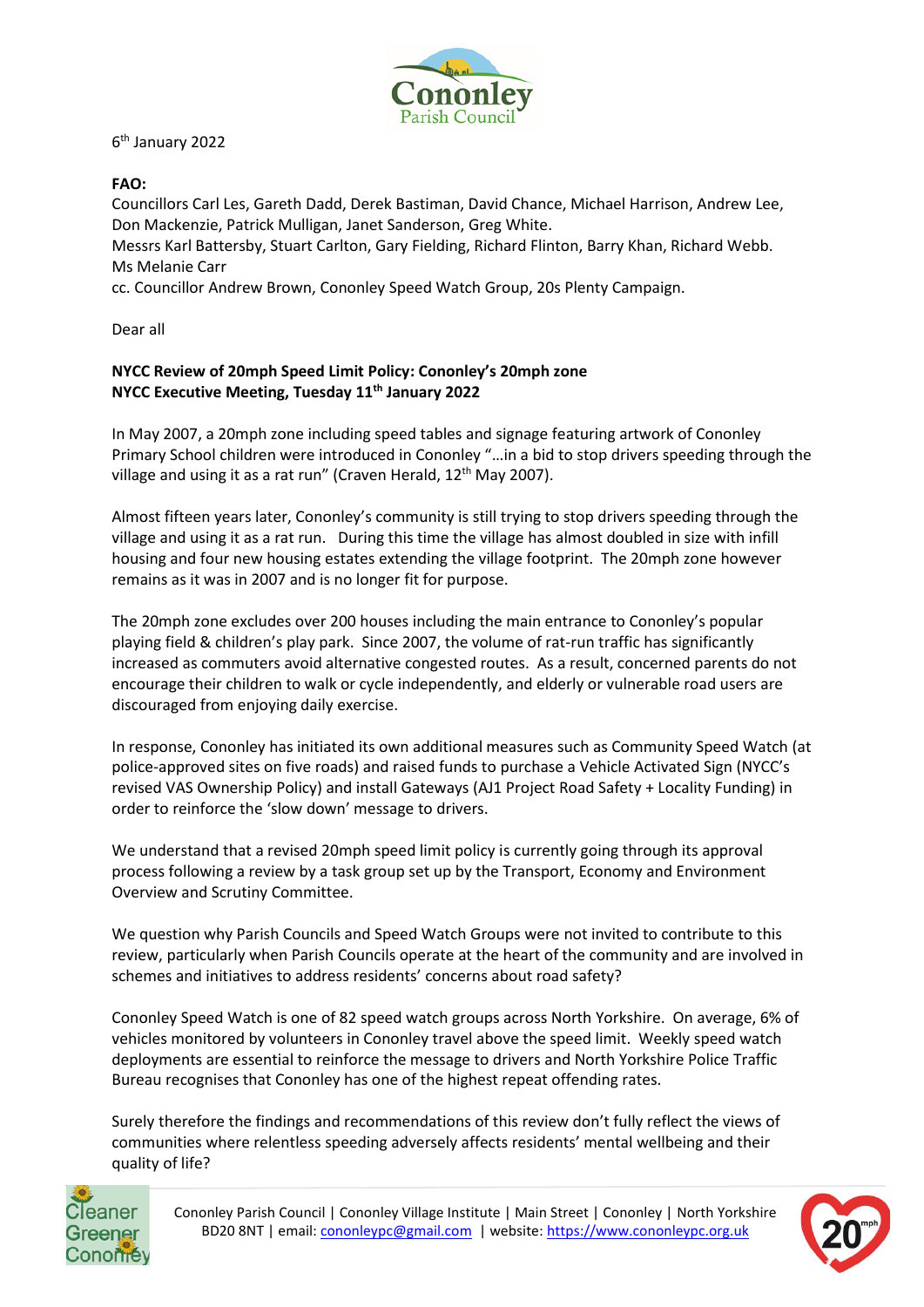

Below is a six month picture of speed data from the 20mph VAS on Crosshills Road which monitors traffic travelling through the village. In isolation, a 20mph zone is not sufficient to keep speeds at 24mph or below. The VAS has proved to be an essential element in the battle against speeding and to reinforce the 20mph zone. Disappointingly, 72% of drivers are, on average, speeding above 20mph, however the VAS is effective in keeping average speed levels to 21mph.

| VAS Speed Data - Cononley Sports Club, Crosshills Road (20mph) 2021 |               |       |        |       |             |            |                 |
|---------------------------------------------------------------------|---------------|-------|--------|-------|-------------|------------|-----------------|
|                                                                     | May (2 weeks) | July  | August | Sept  | <b>lOct</b> | <b>Nov</b> | <b>December</b> |
| % doing 0-20mph                                                     | 26.9%         | 24.3% | 30.1%  | 30.4% | 25.3%       | 26.9%      | 28.7%           |
| % doing 20-25mph                                                    | 56.4%         | 56.1% | 52.6%  | 55.8% | 56.3%       | 56.5%      | 55.4%           |
| % doing 25+mph                                                      | 16.7%         | 19.6% | 17.3%  | 13.8% | 18.4%       | 16.6%      | 15.8%           |
| Total % doing >20mph                                                | 73.1%         | 75.7% | 69.9%  | 69.6% | 74.7%       | 73.1%      | 71.3%           |
| average speed mph                                                   | 21.3          | 21.7  | 21     | 20.9  | 21.5        | 21.3       | 21.2            |
| highest speed mph                                                   | 46.1          | 67.6  | 48.2   | 42.4  | 47.3        | 40.2       | 44.8            |
| total vehicles                                                      | 10141         | 20457 | 14709  | 16589 | 20571       | 20726      | 20230           |

Yet, as outlined on page 1, there are areas of Cononley's residential community that still sit within a 30mph zone where drivers repeatedly speed above the limit with only speed watch volunteers to occasionally act as a deterrent.

We understand the proposed revised policy seeks to offer greater flexibility with a focus on place and community. With this in mind, we trust Karl Battersby will, as quoted in the Craven Herald's 29<sup>th</sup> December article, talk to our community to consider options to allay road safety concerns?

To pre-empt this conversation, and in line with the flexibility and focus of the proposed new policy, we ask that you review the 20mph zone for Cononley – not just to improve road safety, but to encourage a shift to more active travel such as walking from home to school or cycling from home to the playing field. Using S106 funding, the playing field will be developed this year to include more cycle-based play features to encourage children to cycle and hone their skills and confidence.

We request please that you consider the following two options:

## **1. Extend the 20mph zone to keep our children safe on Cononley Lane/Main Street**

Over 200 homes are excluded from Cononley's current 20mph zone. These homes reside along Cononley Lane and Main Street and many are occupied by families with children attending the local primary school, using local public transport to travel to nearby secondary schools or spending time at the playing field during weekends and after school.

The railway crossing is a hot spot for speeding due to drivers hurrying to avoid the barriers, particularly when cutting through the village. Worryingly the railway crossing is just 120 metres from the main entrance to the playing field and rat-runners are often travelling in excess of 30mph to avoid being stuck at the barriers. The highest volume of traffic and highest number of speeding drivers is observed between the hours of 4pm-6pm which is the time when children should be playing outside and enjoying time at the park.

We request that the 30mph speed limit on Cononley Lane is replaced with 20mph, starting just before the entrance to the housing at Airedale Ings and continues along Cononley Lane, includes the